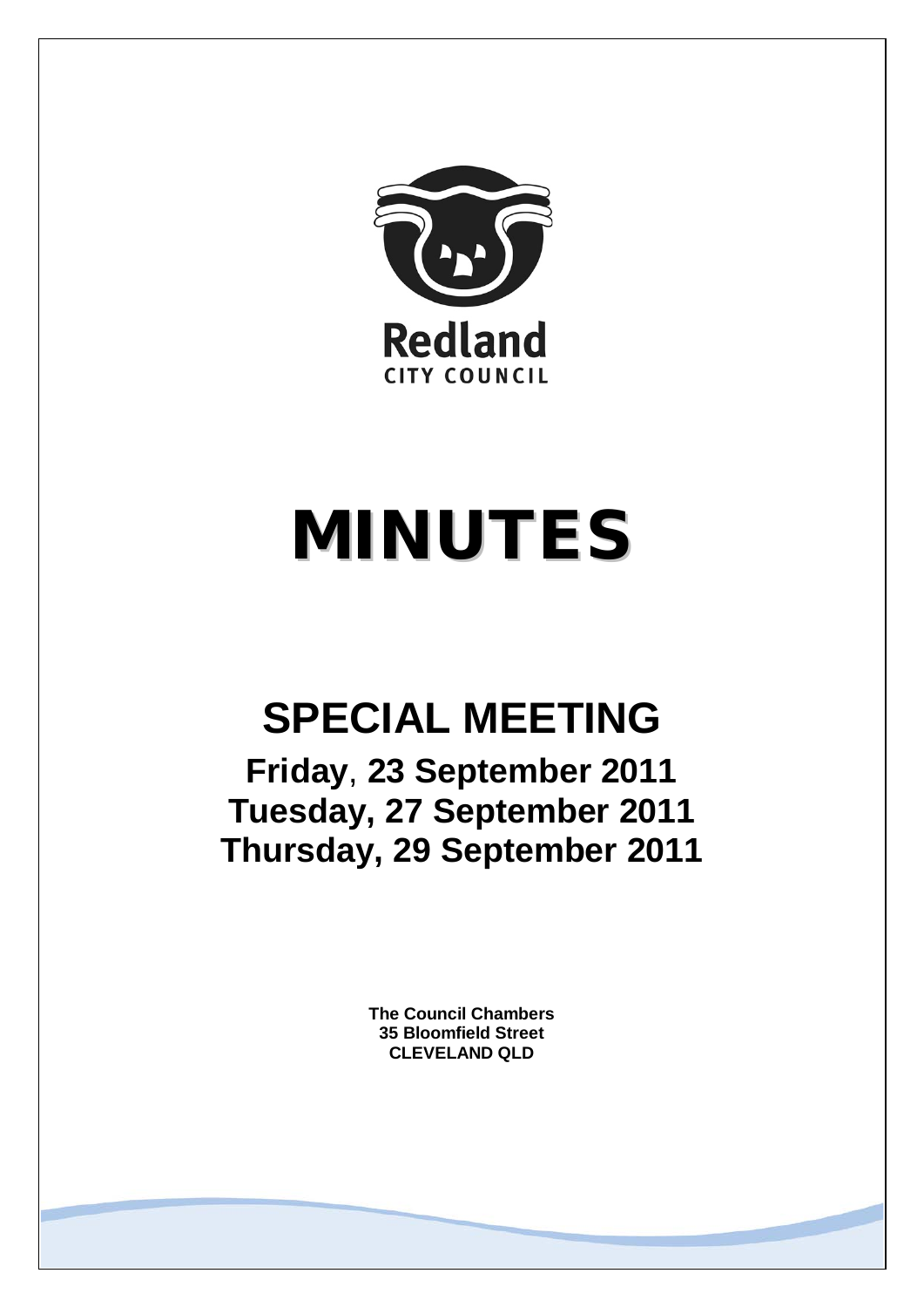# **Table of Contents**

| <b>Item</b>  |     | <b>Subject</b>                                                                                  | Page No |
|--------------|-----|-------------------------------------------------------------------------------------------------|---------|
|              |     |                                                                                                 |         |
| 1            |     |                                                                                                 |         |
| $\mathbf{2}$ |     |                                                                                                 |         |
| 3            |     | <b>MATERIAL PERSONAL INTEREST AND CONFLICT OF INTEREST  1</b>                                   |         |
| 4            |     |                                                                                                 |         |
|              |     | PROCEDURAL MOTION - MEETING ADJOURNMENT 3                                                       |         |
|              |     | PROCEDURAL MOTION - MEETING RESUMPTION -                                                        |         |
|              |     |                                                                                                 |         |
|              |     | PROCEDURAL MOTION - MEETING RESUMPTION -                                                        |         |
|              | 4.1 |                                                                                                 |         |
|              |     | KINROSS ROAD STRUCTURE PLAN - SUBMISSION<br>4.1.1<br>REVIEW AND ADOPTION OF A REVISED STRUCTURE |         |
| 5            |     |                                                                                                 |         |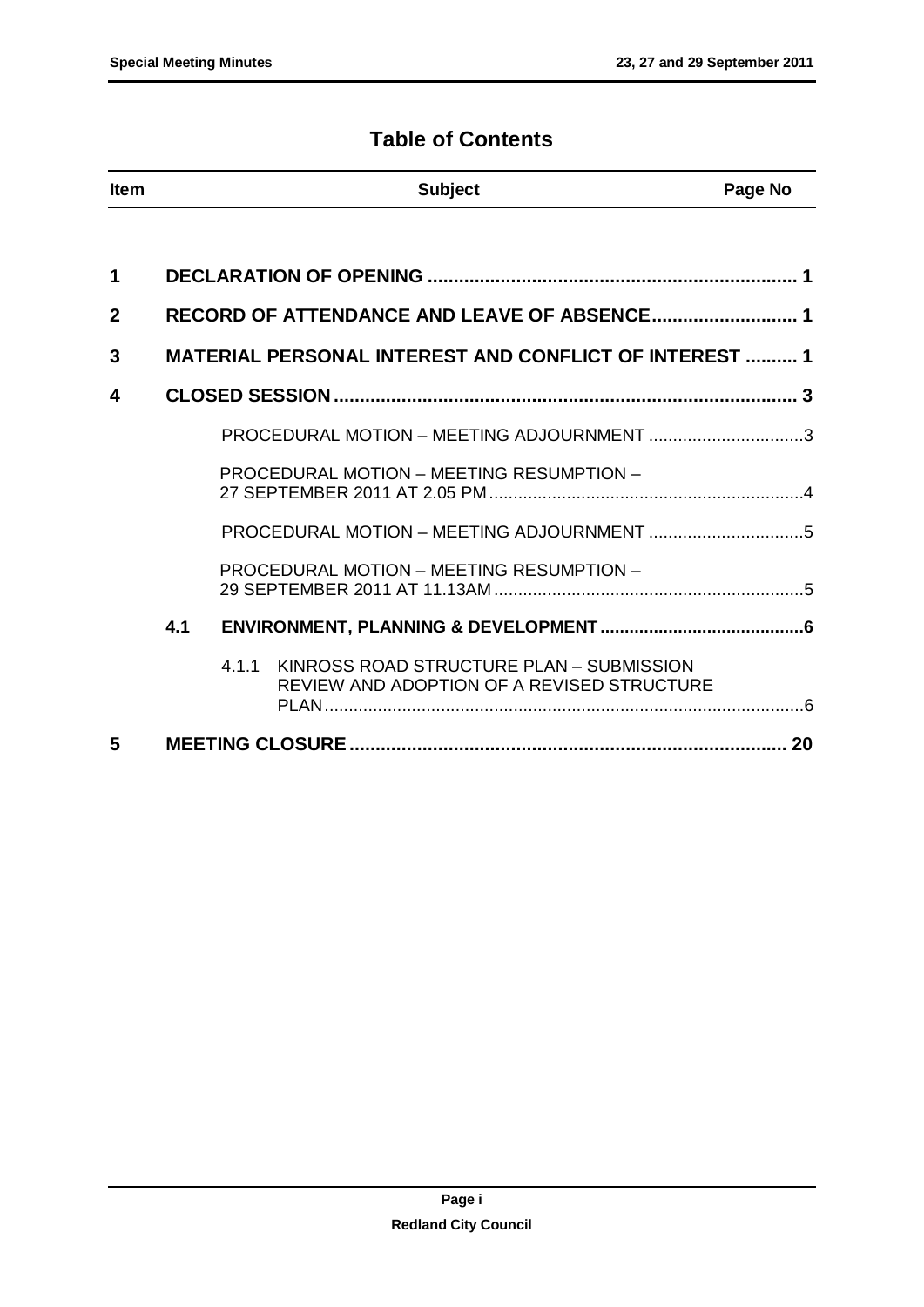# <span id="page-2-0"></span>**1 DECLARATION OF OPENING**

<span id="page-2-1"></span>The Mayor declared the meeting open at 2.32pm on 23 September 2011.

# **2 RECORD OF ATTENDANCE AND LEAVE OF ABSENCE**

#### **PRESENT**

| Members:                           |                                                     |
|------------------------------------|-----------------------------------------------------|
| Cr M Hobson PSM                    | Mayor                                               |
| Cr W Boglary                       | <b>Councillor Division 1</b>                        |
| Cr C Ogilvie                       | <b>Councillor Division 2</b>                        |
| Cr D Henry                         | <b>Councillor Division 3</b>                        |
| Cr B Townsend                      | <b>Councillor Division 5</b>                        |
| Cr T Bowler                        | <b>Councillor Division 6</b>                        |
| Cr M Elliott                       | Deputy Mayor and Councillor Division 7              |
| <b>Cr K Reimers</b>                | <b>Councillor Division 8</b>                        |
| Cr H Murray                        | <b>Councillor Division 10</b>                       |
| <b>Executive Leadership Group:</b> |                                                     |
| Mr G Stevenson PSM                 | <b>Chief Executive Officer</b>                      |
| Mrs L Rusan                        | <b>General Manager City Services</b>                |
| Mrs T Averay                       | General Manager Environment, Planning & Development |
| Officers:                          |                                                     |
| Mr G Photinos                      | Manager City Planning & Environment                 |
| Mr S Hill                          | Principal Advisor Local Area and Strategic Planning |
| Mr M Beekhuyzen                    | Senior Strategic Planner                            |
| Ms V Mogg                          | <b>Strategic Planner</b>                            |
| <u>Minutes:</u>                    |                                                     |
| Mrs J Parfitt                      |                                                     |
|                                    | Corporate Meetings & Registers Team Leader          |
| Mrs E Striplin                     | Corporate Meetings & Registers Officer              |

# **APOLOGIES**

<span id="page-2-2"></span>Apologies were noted for Cr J Burns and Cr K Williams.

# **3 MATERIAL PERSONAL INTEREST AND CONFLICT OF INTEREST**

Nil.

#### **COUNCILLOR ABSENCES DURING MEETING**

# 23 September 2011

Cr Elliott left the meeting at 3.10pm and returned at 3.16pm during closed session. Cr Ogilvie left the meeting at 3.27pm and returned at 3.32pm during closed session.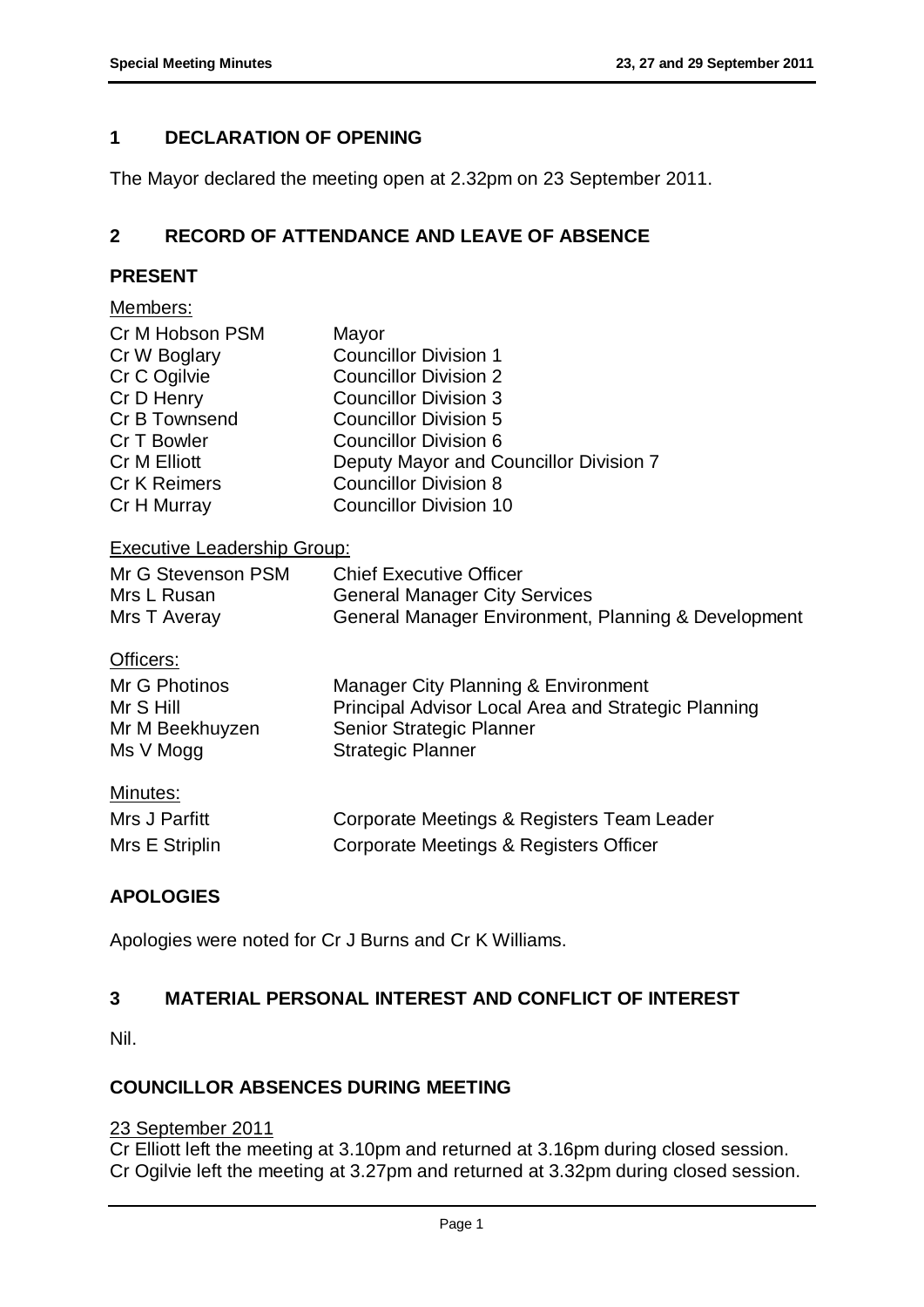Cr Townsend left the meeting at 3.34pm and returned at 3.38pm during closed session.

Cr Elliott left the meeting at 4.08pm and returned at 4.29pm during closed session.

Cr Ogilvie left the meeting at 4.24pm and returned at 4.44pm during closed session.

Cr Townsend left the meeting at 4.36pm and returned at 4.46pm during closed session.

#### 27 September 2011

Cr Townsend left the meeting at 2.25pm and returned at 2.28pm during closed session.

Cr Elliott left the meeting at 2.25pm and returned at 2.34pm during closed session.

Cr Ogilvie left the meeting at 2.37pm and returned at 2.39pm during closed session.

Cr Ogilvie left the meeting at 2.42pm and returned at 3.43pm during closed session.

Cr Boglary left the meeting at 3.05pm and returned at 3.08pm during closed session.

Cr Elliott left the meeting at 3.19pm and returned at 3.22pm during closed session.

Cr Townsend left the meeting at 3.36pm and returned at 3.39pm during closed session. Cr Elliott left the meeting at 4.12pm.

Cr Bowler left the meeting at 4.14pm and returned at 4.24pm during closed session.

Cr Ogilvie left the meeting at 4.33pm and returned at 4.35pm during closed session.

Cr Murray left the meeting at 4.24pm.

Cr Ogilvie left the meeting at 4.36pm.

#### 29 September 2011

Cr Boglary left the meeting at 11.21am during closed session.

Cr Bowler left the meeting at 11.23am during closed session.

The meeting lost quorum at 11.23am during closed session.

Cr Elliott left the meeting at 11.24am during closed session.

Crs Boglary and Bowler returned to the meeting at 11.25am during closed session.

The meeting regained quorum at 11.25am during closed session.

Cr Elliott returned to the meeting at 11.27pm.

Cr Ogilvie left the meeting at 11.49am during closed session.

Cr Elliott left the meeting at 11.53am during closed session.

The meeting lost quorum at 11.53am during closed session.

Cr Elliott returned to the meeting at 11.54am during closed session.

The meeting regained quorum at 11.54am during closed session.

Cr Ogilvie returned to the meeting at 11.55am during closed session.

Cr Elliott left the meeting at 12.11pm and returned at 12.18pm during closed session.

Cr Elliott left the meeting at 12.36pm during closed session.

Cr Bowler left the meeting at 12.38pm during closed session.

The meeting lost quorum at 12.38pm during closed session.

Cr Elliott returned to the meeting at 12.38pm during closed session.

The meeting regained quorum at 12.38pm during closed session.

Cr Boglary left the meeting at 1.33pm during closed session

The meeting lost quorum at 1.33pm during closed session.

Cr Ogilvie left the meeting at 1.33pm during closed session.

Cr Hobson left the meeting at 1.33pm during closed session.

Crs Boglary, Ogilvie and Hobson returned to the meeting at 1.39pm during closed session. The meeting regained quorum at 1.39pm during closed session.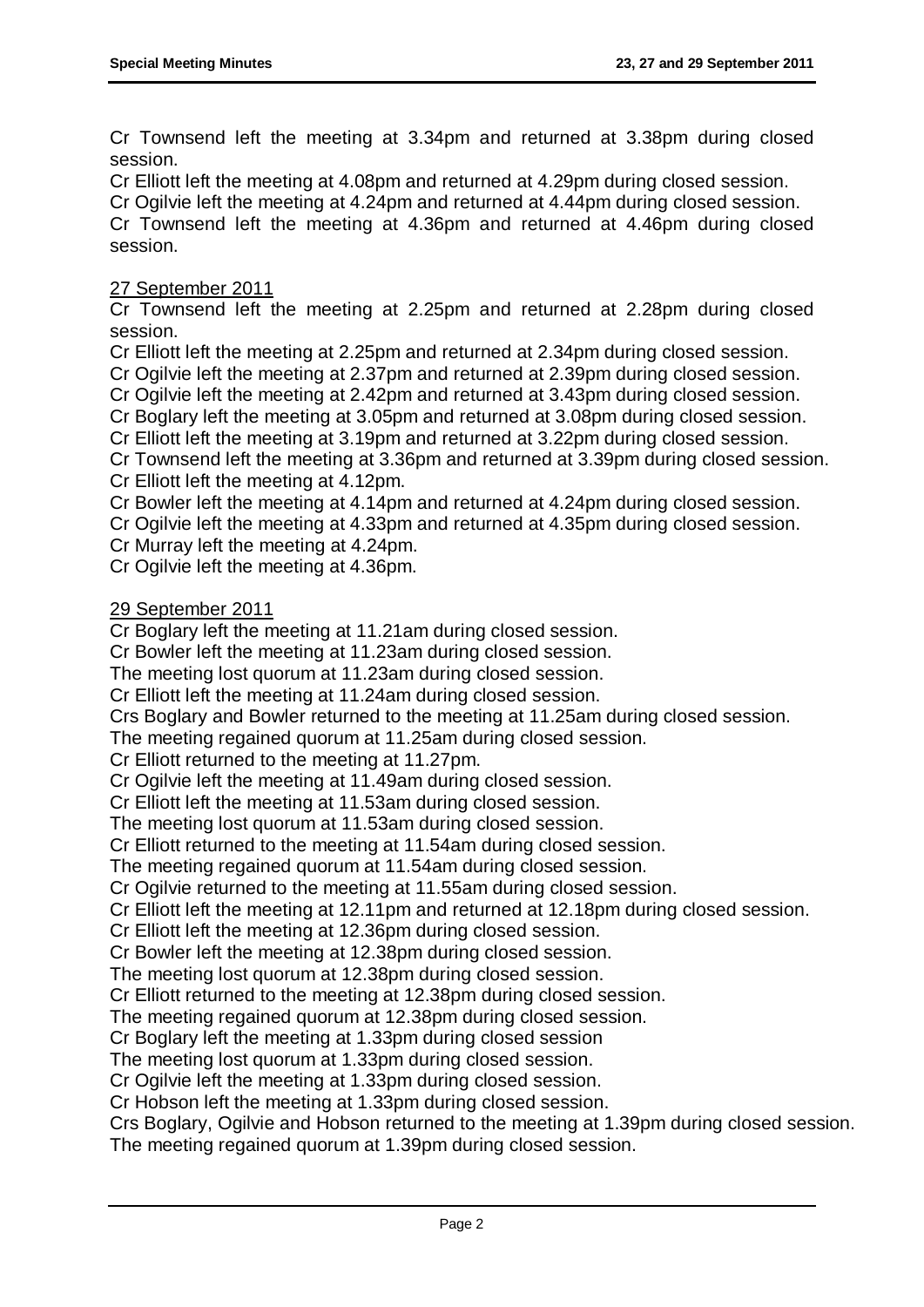# <span id="page-4-0"></span>**4 CLOSED SESSION**

#### **MOTION TO CLOSE MEETING AT 2.34PM**

| Moved by:    | Cr T Bowler |
|--------------|-------------|
| Seconded by: | Cr H Murray |

That the meeting be closed to the public pursuant to section 72(1) of the *Local Government (Operations) Regulation2010* to discuss the following item:

4.1.1 Kinross Road Structure Plan Submission Review and Adoption of a Revised Structure Plan

*The reason that is applicable in this instance is as follows:*

*"(h) other business for which a public discussion would be likely to prejudice the interests of the local government or someone else, or enable a person to gain a financial advantage."*

#### CARRIED

#### **MOTION TO REOPEN MEETING AT 5.17PM**

| Moved by:    | Cr H Murray  |
|--------------|--------------|
| Seconded by: | Cr M Elliott |

That the meeting be again opened to the public.

#### CARRIED

# <span id="page-4-1"></span>**PROCEDURAL MOTION – MEETING ADJOURNMENT**

| Moved by:    | <b>Cr D Henry</b>   |
|--------------|---------------------|
| Seconded by: | <b>Cr M Elliott</b> |

**That Council resolve that the meeting stand adjourned at 5.18pm until Tuesday, 27 September 2011 at 2.00pm to allow further time for Councillors to consider the report.**

#### **CARRIED**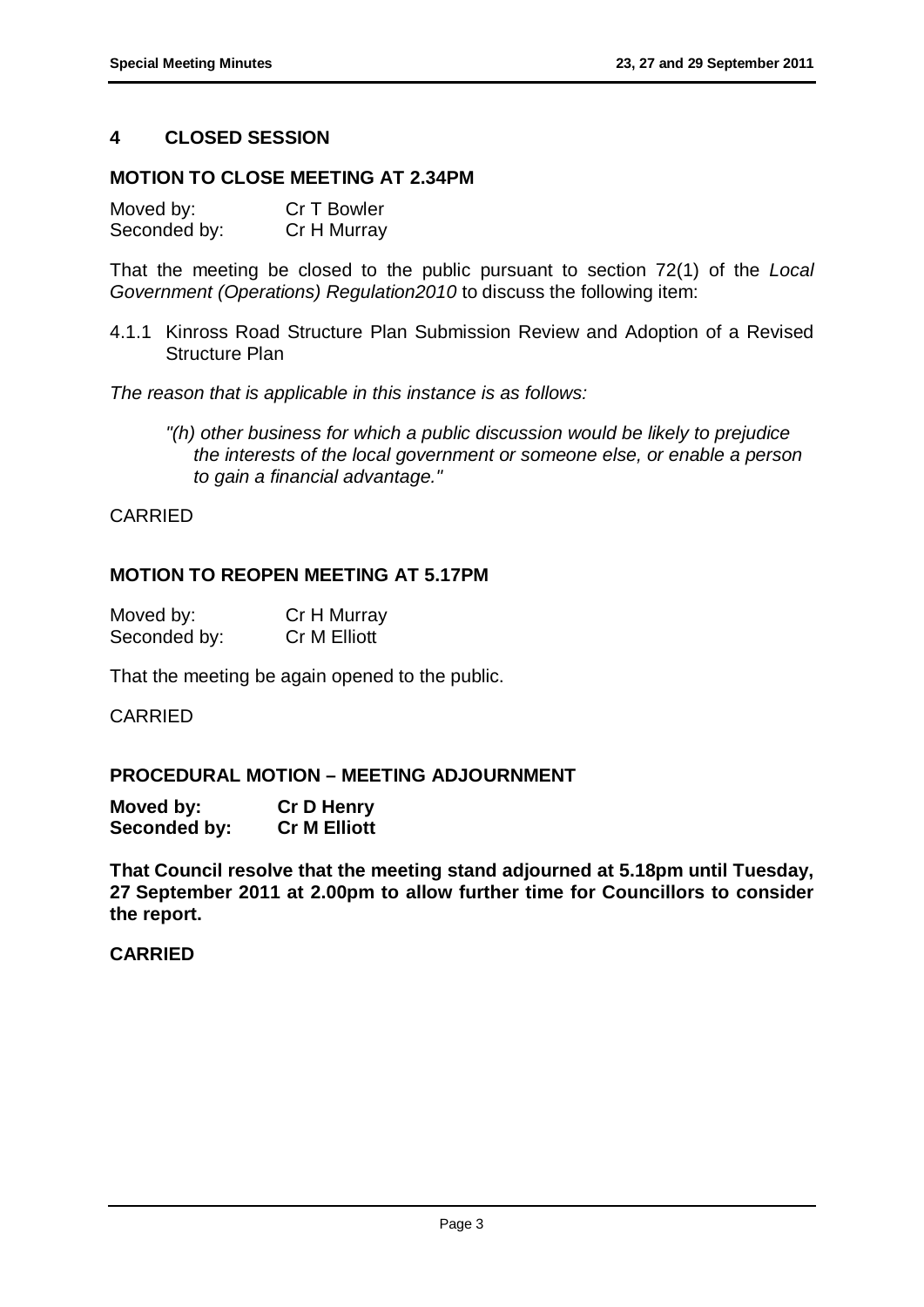# <span id="page-5-0"></span>**PROCEDURAL MOTION – MEETING RESUMPTION – 27 SEPTEMBER 2011 AT 2.05 PM**

| Moved by:    | <b>Cr K Reimers</b>  |
|--------------|----------------------|
| Seconded by: | <b>Cr B Townsend</b> |

**That the proceedings of the meeting resume.**

# **CARRIED**

The meeting resumed with Crs Hobson, Reimers, Elliott, Bowler, Townsend, Henry, Ogilvie, Boglary (2.09pm) and Murray (2.12pm), present.

Apologies were noted for Crs Burns and Williams.

#### **MOTION TO CLOSE MEETING AT 2.10 PM**

| Moved by:    | Cr T Bowler         |
|--------------|---------------------|
| Seconded by: | <b>Cr K Reimers</b> |

That the meeting be closed to the public pursuant to section 72(1) of the *Local Government (Operations) Regulation2010* to discuss the following item:

4.1.1 Kinross Road Structure Plan Submission Review and Adoption of a Revised Structure Plan

*The reason that is applicable in this instance is as follows:*

*"(h) other business for which a public discussion would be likely to prejudice the interests of the local government or someone else, or enable a person to gain a financial advantage."*

#### CARRIED

### **MOTION TO REOPEN MEETING AT 4.58 PM**

| Moved by:    | Cr W Boglary |
|--------------|--------------|
| Seconded by: | Cr D Henry   |

That the meeting be again opened to the public.

#### CARRIED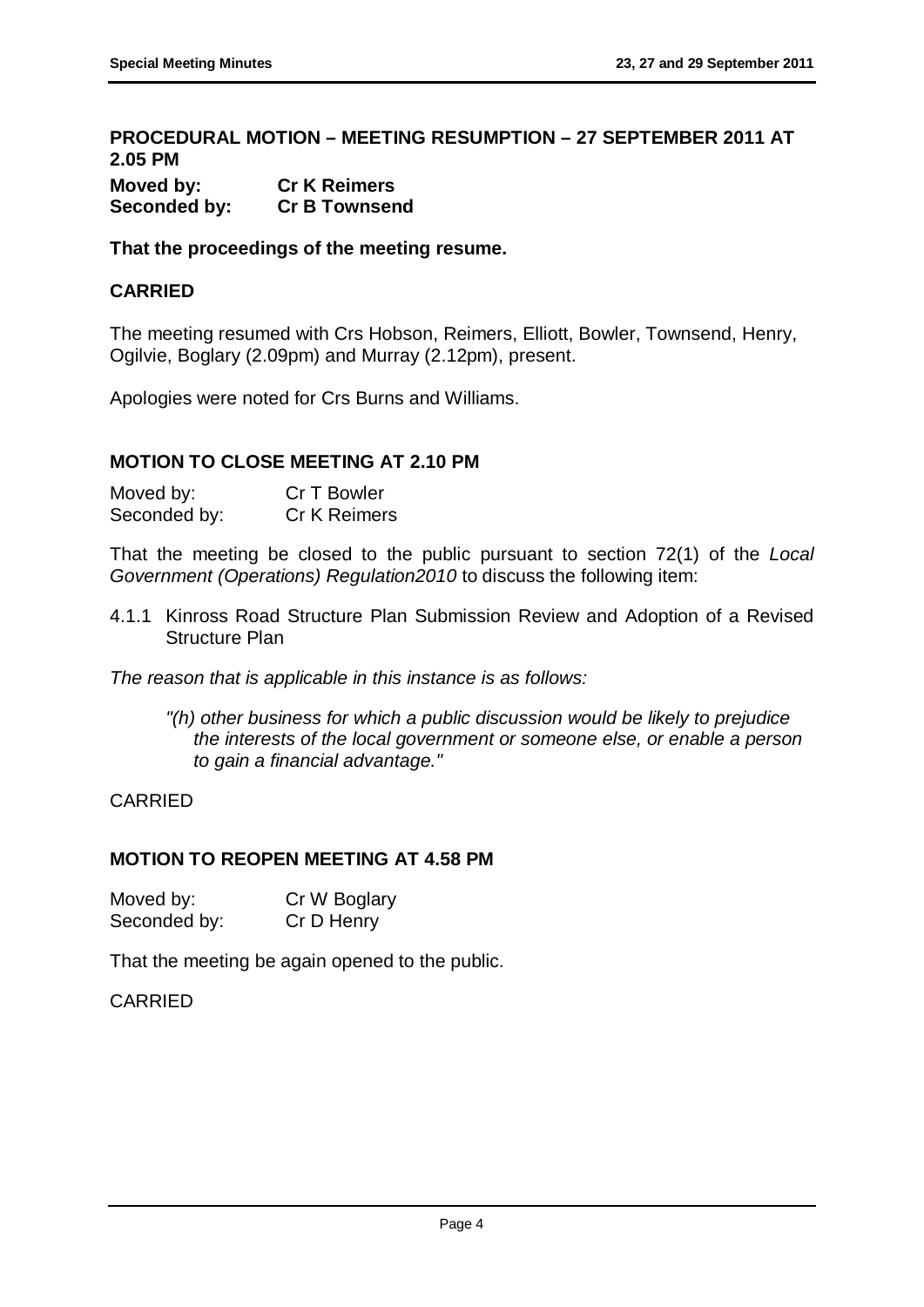#### <span id="page-6-0"></span>**PROCEDURAL MOTION – MEETING ADJOURNMENT**

| Moved by:    | <b>Cr D Henry</b>   |
|--------------|---------------------|
| Seconded by: | <b>Cr W Boglary</b> |

**That Council resolve that the meeting stand adjourned at 5.00pm until Thursday, 29 September 2011 at 11.00am to allow further time for Councillors to consider the report.**

#### **CARRIED**

<span id="page-6-1"></span>**PROCEDURAL MOTION – MEETING RESUMPTION – 29 SEPTEMBER 2011 AT 11.13AM Moved by: Cr M Elliott Seconded by: Cr T Bowler**

**That the proceedings of the meeting resume.**

#### **CARRIED**

The meeting resumed with Crs Hobson, Reimers, Elliott, Bowler, Henry, Ogilvie, Boglary present.

Apologies were noted for Crs Burns, Williams, Murray and Townsend.

#### **MOTION TO CLOSE MEETING AT 11.14AM**

Moved by: Cr M Elliott Seconded by: Cr K Reimers

That the meeting be closed to the public pursuant to section 72(1) of the *Local Government (Operations) Regulation2010* to discuss the following item:

4.1.1 Kinross Road Structure Plan Submission Review and Adoption of a Revised Structure Plan

*The reason that is applicable in this instance is as follows:*

*"(h) other business for which a public discussion would be likely to prejudice the interests of the local government or someone else, or enable a person to gain a financial advantage."*

CARRIED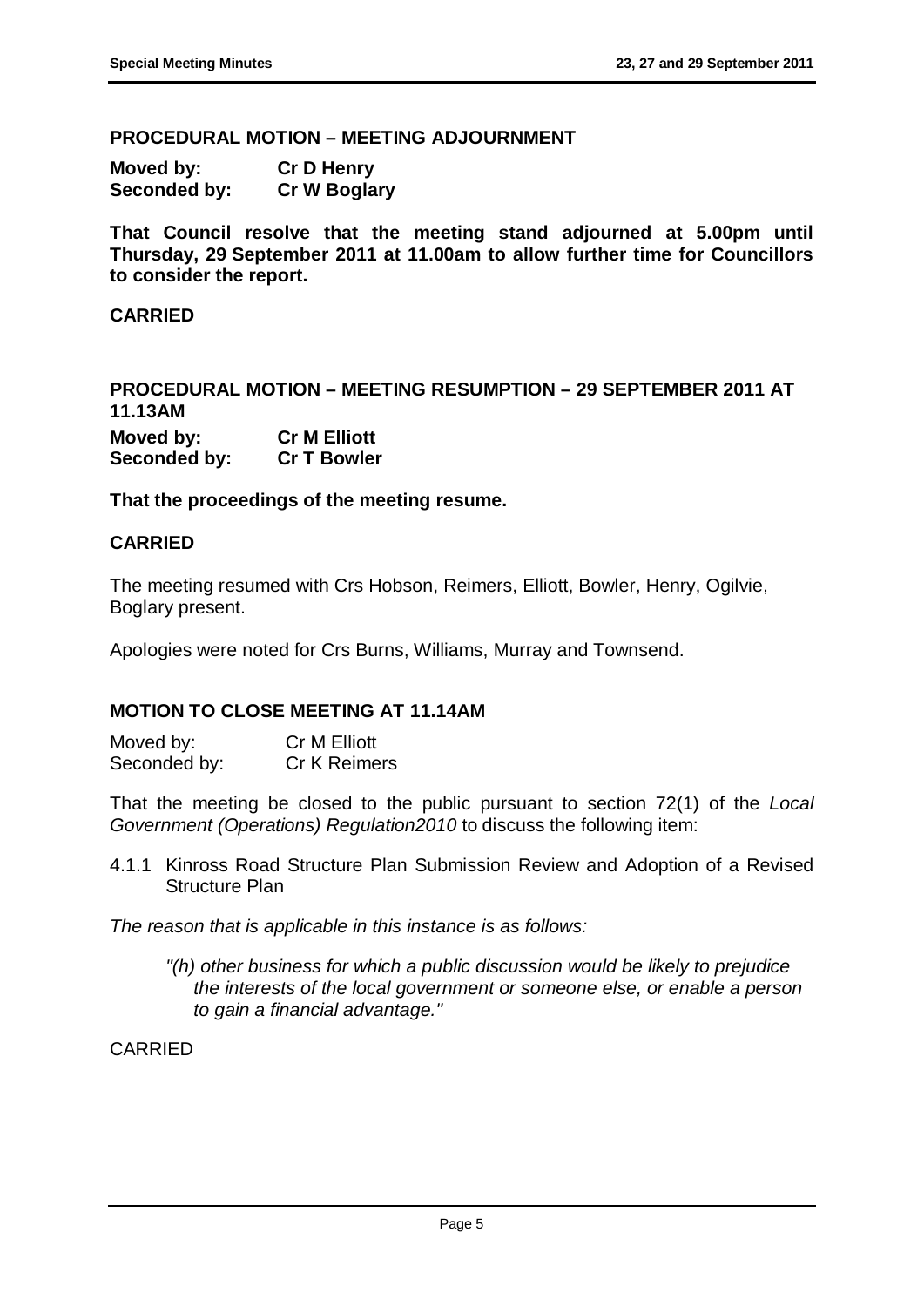#### **MOTION TO REOPEN MEETING AT 1.39PM**

| Moved by:    | Cr M Elliott        |
|--------------|---------------------|
| Seconded by: | <b>Cr K Reimers</b> |

That the meeting be again opened to the public.

#### CARRIED

#### <span id="page-7-0"></span>**4.1 ENVIRONMENT, PLANNING & DEVELOPMENT**

#### <span id="page-7-1"></span>**4.1.1 KINROSS ROAD STRUCTURE PLAN – SUBMISSION REVIEW AND ADOPTION OF A REVISED STRUCTURE PLAN**

| <b>Dataworks Filenames:</b> | <b>LUP Kinross Road Structure Plan</b><br><b>GOV Special Meetings</b>                                                                                                     |  |
|-----------------------------|---------------------------------------------------------------------------------------------------------------------------------------------------------------------------|--|
| <b>Attachments:</b>         | Attachment 1 - Kinross Road Structure Plan Final<br><b>Submission Review Report</b><br>Attachment 2 – Final Map 1 Kinross Road Structure<br><b>Plan Landuse Precincts</b> |  |
| <b>Responsible Officer:</b> | <b>Toni Averay</b><br><b>General Manager Environment, Planning and</b><br><b>Development</b>                                                                              |  |
| Author:                     | <b>Stephen Hill</b><br><b>Principal Advisor Local Area and Strategic</b><br><b>Planning</b>                                                                               |  |

#### **EXECUTIVE SUMMARY**

Public consultation of the draft Structure Plan commenced on 28 April 2011 and continued for sixty (60) business days until the 22 July 2011.

At the close of the submission period Council had received five hundred and fifty six [556] submissions. Each of the submissions has subsequently been reviewed and assessed.

Attachment 1 – Kinross Road Structure Plan – Submission Review Report provides a summary of all submissions and officers' comments and recommendations. This report recommends that Council adopt the officers' recommendations as detailed in Attachment 1 – Kinross Road Structure Plan Submission Review Report and provide a copy of the Submission Review Report to each principal submitter and the Department of Local Government and Planning (DLGP).

This report also recommends that Council resolve to proceed with the amended Structure Plan, incorporating the officers' recommendations as detailed in Attachment 1 – Kinross Road Structure Plan Submission Review Report and write to the Minister requesting approval to adopt the amended Structure Plan as an amendment to the Redlands Planning Scheme (RPS).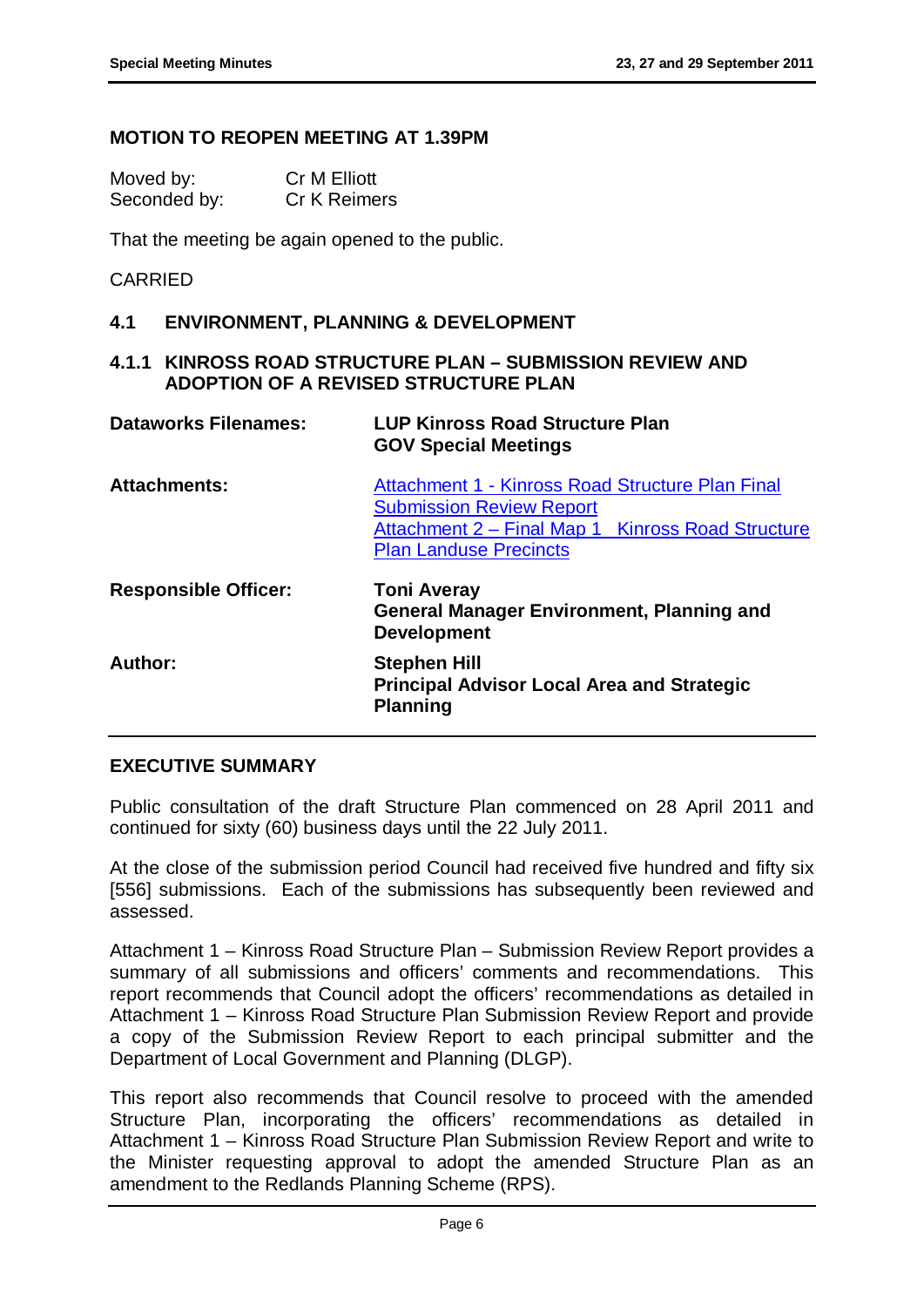# **PURPOSE**

The purpose of this report is to:

- review public submissions received during public notification of the Structure Plan and endorse recommended responses to these submissions; and
- seek approval to submit an amended Kinross Road Structure Plan to the Minister of the DLGP requesting approval to adopt the amended Structure Plan as an amendment to the RPS.

# **BACKGROUND**

On 23 December 2010, the Minister for Infrastructure and Planning designated Kinross Road as a declared Master Planned Area (MPA) in accordance with Section 133 of the *Sustainable Planning Act 2009*.

The Ministerial designation increased the size of the proposed Structure Plan area from 180 hectares to 284 hectares by including additional land to the west of Panorama Drive and to the east of Redland Bay Road within the declared MPA.

The Minister also identified a number of specific matters that were required to be addressed in the draft Structure Plan. These matters included:

- providing an appropriate balance between koala habitat protection and urban development and incorporating provisions that respond to koala sensitive design measures;
- including only one point of vehicular access from Boundary Road;
- not requiring master plans to be made to the declared MPA; and
- not specifying any minimum lot sizes.

On 16 February 2011 Council adopted a revised draft Structure Plan, incorporating both the increased geographic area and the Ministerial requirements, for the purposes of First State Interest Review [Special Meeting 16 February 2011].

On 28 March 2011, the Minister advised that Council could proceed to public notification of the draft Structure Plan subject to conditions.

Public consultation of the draft Structure Plan subsequently commenced on 28 April 2011 and continued for sixty (60) business days until the 22 July 2011. A number of consultation activities were undertaken during this period to inform the community about the content of the draft Structure Plan and to seek feedback in the form of submissions. Specific consultation measures undertaken included:

- A website, consisting of draft maps and background studies;
- Hard copies available to view and/or purchase at Council Customer Service Centres;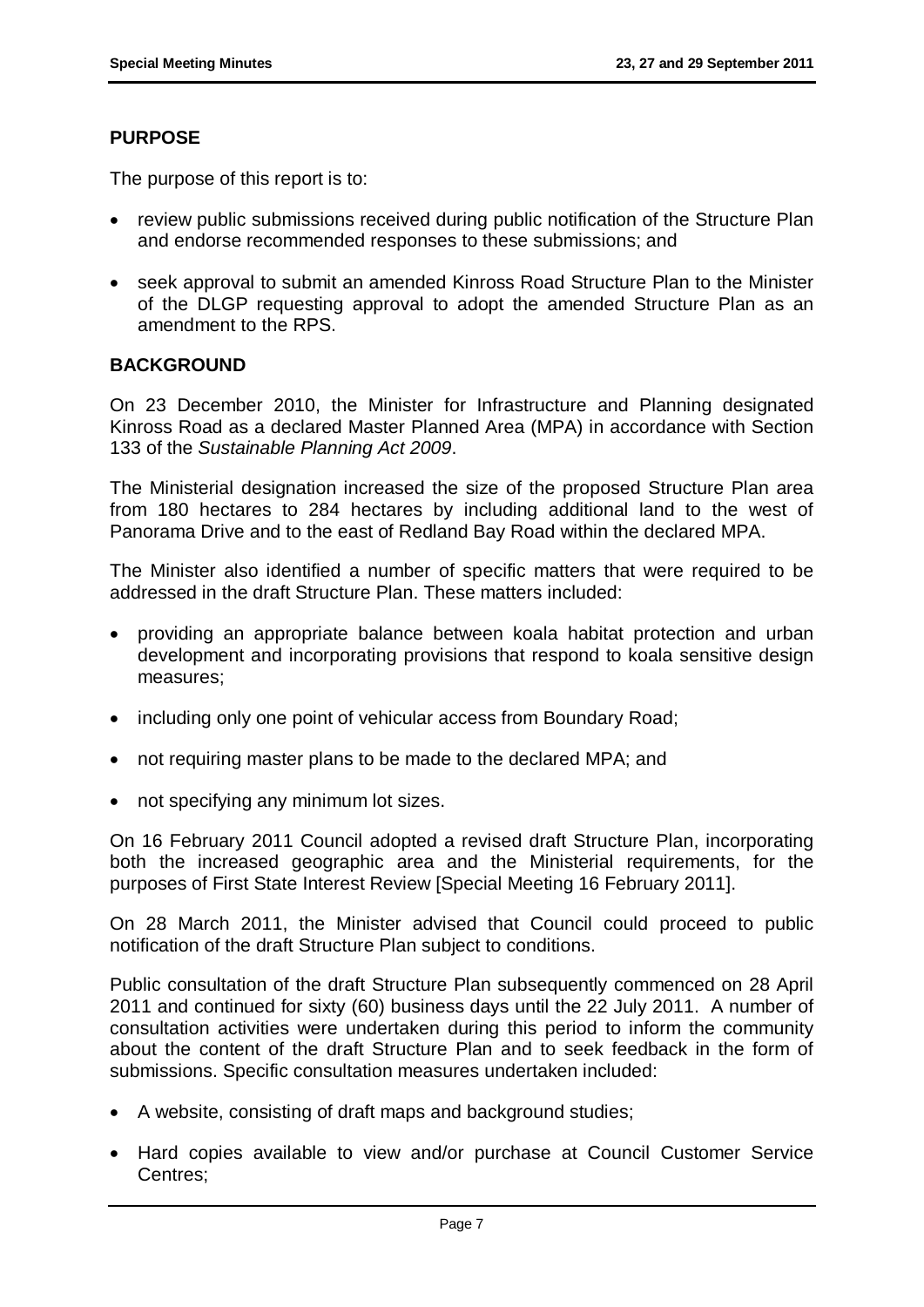- Newspaper advertising;
- A mail out to every landowner in the draft Structure Plan area;
- Distribution of a newsletter to landowners in the local area;
- A 1300-number inquiry service;
- An Open House Day, where the community had the opportunity to discuss the draft Structure Plan with Council officers; and
- Weekly Meet the Planner appointments.

At the close of the submission period 556 submissions had been received. Each of the submissions has subsequently been reviewed and assessed and grouped into the following key themes:

- Integrated transport planning;
- Ecological sustainability;
- Strategic planning and urban design;
- Economic and social;
- Site specific; and
- Governance.

In light of the large number of submissions received, Council has sought from the Minister for DLGP an extension of time in which to complete its review of submissions. Under the requested timeline Council must finalise a submission review report by no later than 4 October 2011.

#### **ISSUES**

#### **Kinross Road Structure Plan Submission Review**

As part of the review of submissions the Kinross Road Structure Plan Submission Review Report (Attachment 1) has been prepared. This report seeks to:

- provide an overview of submissions;
- identify key themes and issues raised in the submissions;
- summarise the outcomes of additional traffic and ecological assessments undertaken since the commencement of the public display;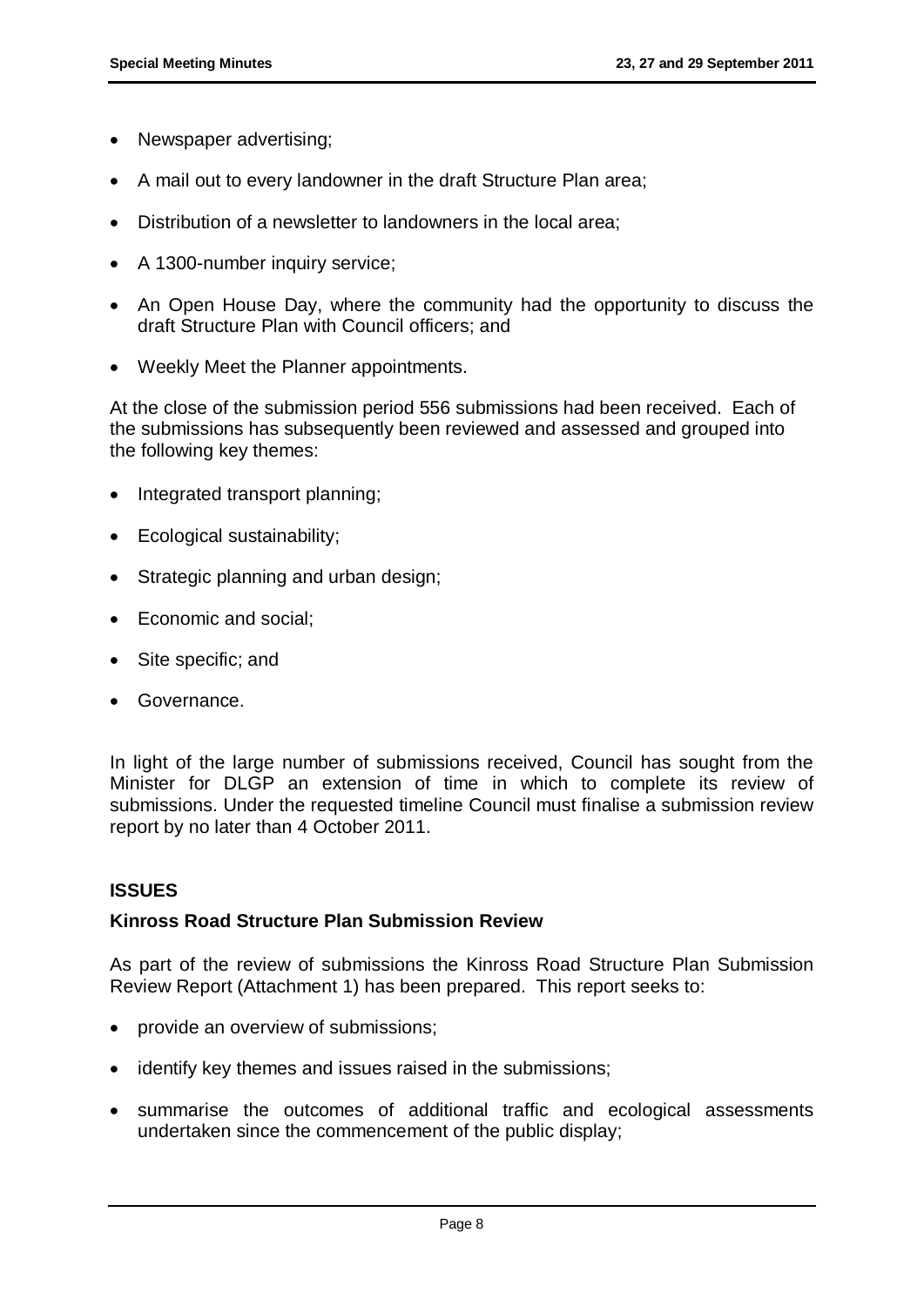- highlight the implications of recent advice from the DLGP regarding the draft State Planning Regulatory Provision [Adopted Charges) and its effect on a declared Master Planned Area under the Sustainable Planning Act 2009; and
- incorporate officers' comments and recommendations in response to key issues.

Based upon the recommendations in the Kinross Road Structure Plan Submission Review Report an amended structure plan has been prepared.

#### **Amended Structure Plan**

Key features of the amended structure plan are highlighted on Map 1- Kinross Road Structure Plan area – Land Use Precincts (Attachment 2) and include:

- removal of the potential Goddard Road trunk collector proposed to link Kinross Road with Panorama Drive (including bridge over Wellington Ponds);
- identifying part of the proposed road accessing Panorama Drive located to the south of Milner Place as a trunk collector road with a left in, right in and left out intersection treatment;
- reducing road widening requirements along Kinross Road and Goddard Road;
- removing medium density residential housing precincts from land located to the north and south east of the central east-west corridor and local park and including the land within the urban residential precinct;
- including the existing dwellings located along the western boundary of Kinross road at the intersection with Boundary Road within the Urban Residential Housing Precinct along with a note indicating that 'the design, location and property impacts of the proposed Kinross Road/Boundary Road intersection shall be determined by the relevant state agency;'
- supporting limited development (low density, urban residential and greenspace) on land west of Kinross Road adjacent to Boundary Road; and
- reducing the width of the central east-west fauna movement corridor immediately west of Kinross Road from 200m to 80m based on further ecological assessments.

# **Conclusion**

It is recommended that Council adopt the Officers' recommendations as detailed in Attachment 1 – Kinross Road Structure Plan Submission Review Report and submit the amended statutory provisions of the Structure Plan to the Minister for DLGP requesting approval to adopt the Structure Plan as an amendment to the RPS.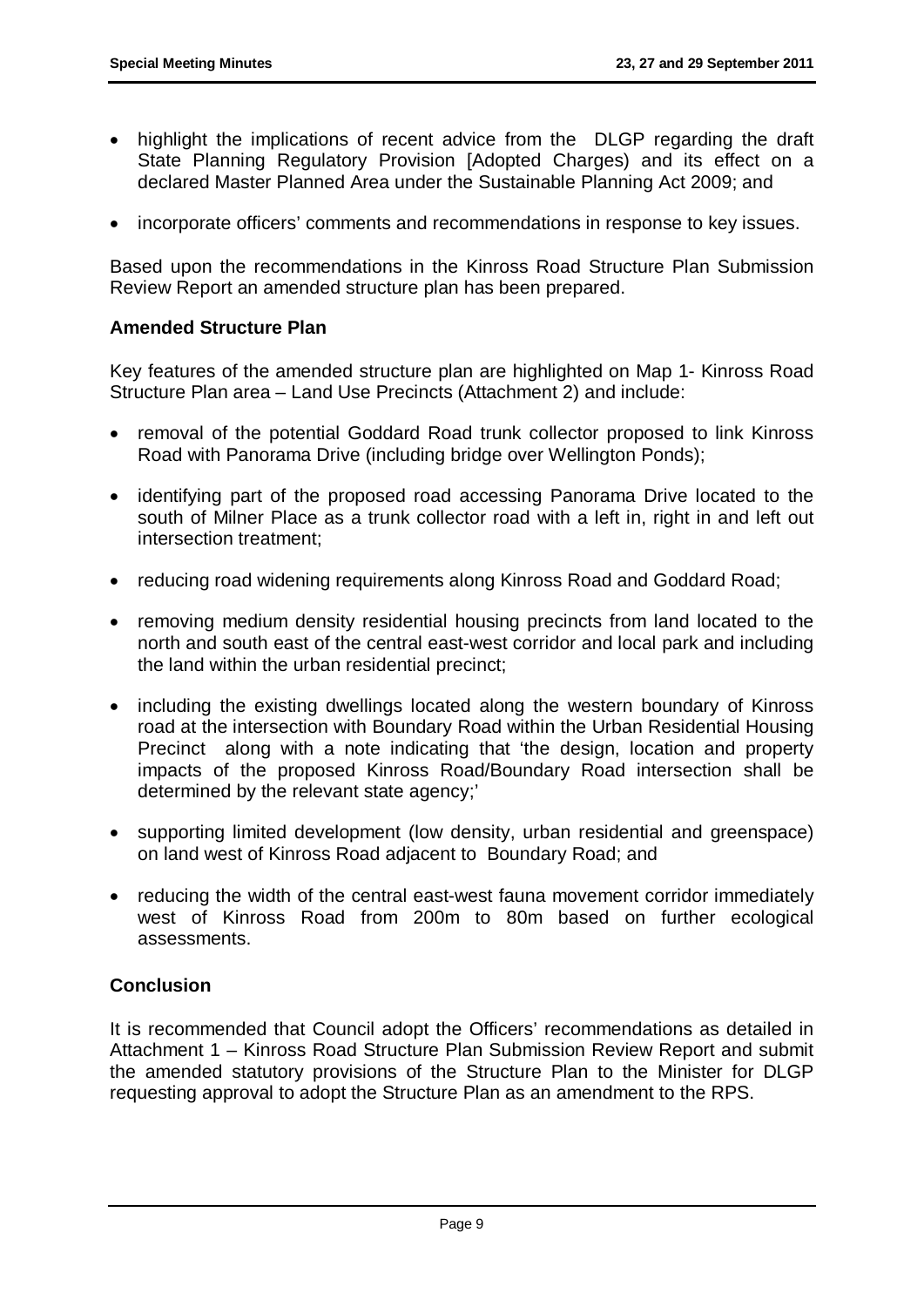#### **Next steps**

- 1. Provide a copy of the Kinross Road Structure Plan Submission Review Report (Attachment 1) to each principal submitter and the DLGP;
- 2. Submit the amended Structure Plan to the Minister for DLGP requesting approval to adopt the amended Kinross Road Structure Plan as an amendment to the RPS;
- 3. Minister to advise Council within fifteen [15] business days whether it may adopt the Structure Plan as an amendment to the RPS, with or without conditions;
- 4. Council to resolve within ten [10] business days after receiving the Minister's approval whether to adopt the Structure Plan;
- 5. Council to give public notice of the adopted Structure Plan within ten [10] business days of its adoption.

# **RELATIONSHIP TO CORPORATE PLAN**

#### **5. Wise planning and design**

We will carefully manage population pressures and use land sustainably while advocating and taking steps to determine limits of growth and carrying capacity on a local and national basis, recognising environmental sensitivities and the distinctive character, heritage and atmosphere of local communities. A well-planned network of urban, rural and bushland areas and responsive infrastructure and transport systems will support strong, healthy communities.

- 5.5 Plan and develop a network of accessible centres that provide a wide range of retail, commercial and community services along with local employment opportunities
- 5.6 Manage the built environment in a way that creates accessible and user friendly spaces and maintains our local character and identity, ensuring all new developments use high quality design that reflects our sub-tropical climate, promotes health, community harmony and wellbeing
- 5.9 Promote housing diversity, choice and affordability to address the city's current and future needs, incorporating medium density housing within and around the city's centres and transport nodes
- 5.11 Provide for 'place making' throughout the city through creative and inclusive master planning, local area planning, public art and heritage planning and precinct character planning processes to manage development at a local level
- 5.12 Plan, provide and advocate for essential physical and social infrastructure that supports community well-being and manage Council's existing infrastructure assets to ensure current service standards are maintained or improved.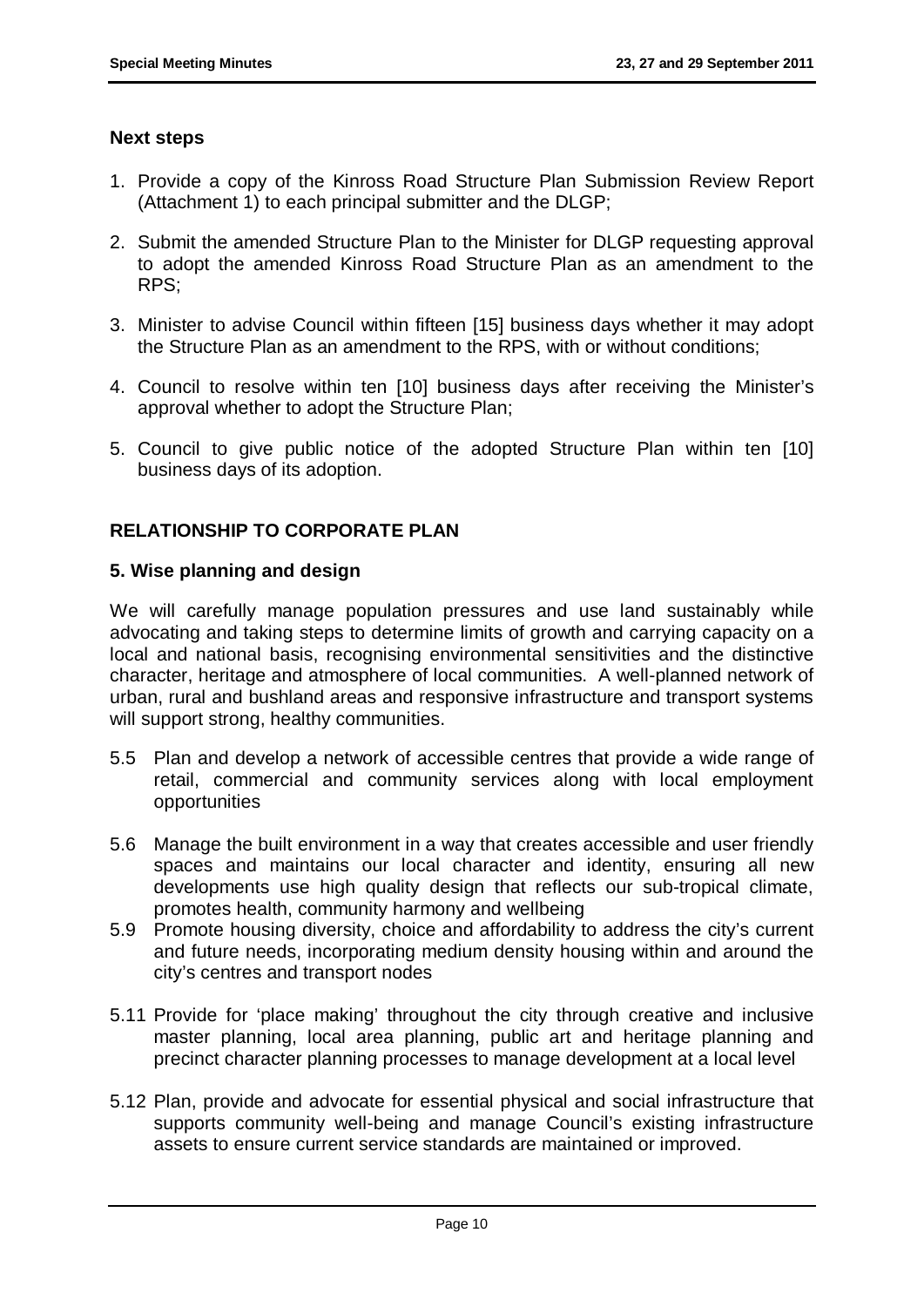# **FINANCIAL IMPLICATIONS**

Completion of the drafting of the Structure Plan is a budgeted project in the 2011/12 financial year.

Implementation of the Structure Plan will require Infrastructure Planning frameworks to be aligned to support the preferred settlement pattern for the Kinross Road area. DLGP advice is that Council may pursue the maximum charge imposed through the draft State Planning Regulatory Provision [Adopted Charges) or seek to pursue infrastructure agreements. A number of changes are proposed to the proposed trunk collector road network to assist in delivering a plan within the financial capacity of Redland City Council.

Other non trunk infrastructure will be progressively provided through the development assessment process. Areas of open space identified in the Structure Plan to come into public ownership but not obtained through the process described above along with the proposed fauna crossing infrastructure across Kinross Road will need to be funded through a range of other Council and potentially State Government funding sources.

# **PLANNING SCHEME IMPLICATIONS**

The draft Structure Plan will primarily be implemented by amendments to the RPS.

# **CONSULTATION**

The community has been involved with the Structure Plan through the following mechanisms:

- community newsletters a number of newsletters have been prepared and distributed at key stages throughout the project;
- project webpage a webpage was established early in the process and provided a range of information including technical background investigations;
- public notification the draft Structure Plan amendments were placed between April and July this year providing opportunity for community comment. The amount of time provided exceeded the statutory requirements.

A number of workshops have been undertaken with Councilors as part of the review of submissions received in response to the public notification of the Structure Plan.

# **OPTIONS**

#### **PREFERRED**

That Council resolve to:

1. Adopt the Officers' Recommendations as detailed in Attachment 1 of the Kinross Road Structure Plan Submission Review Report;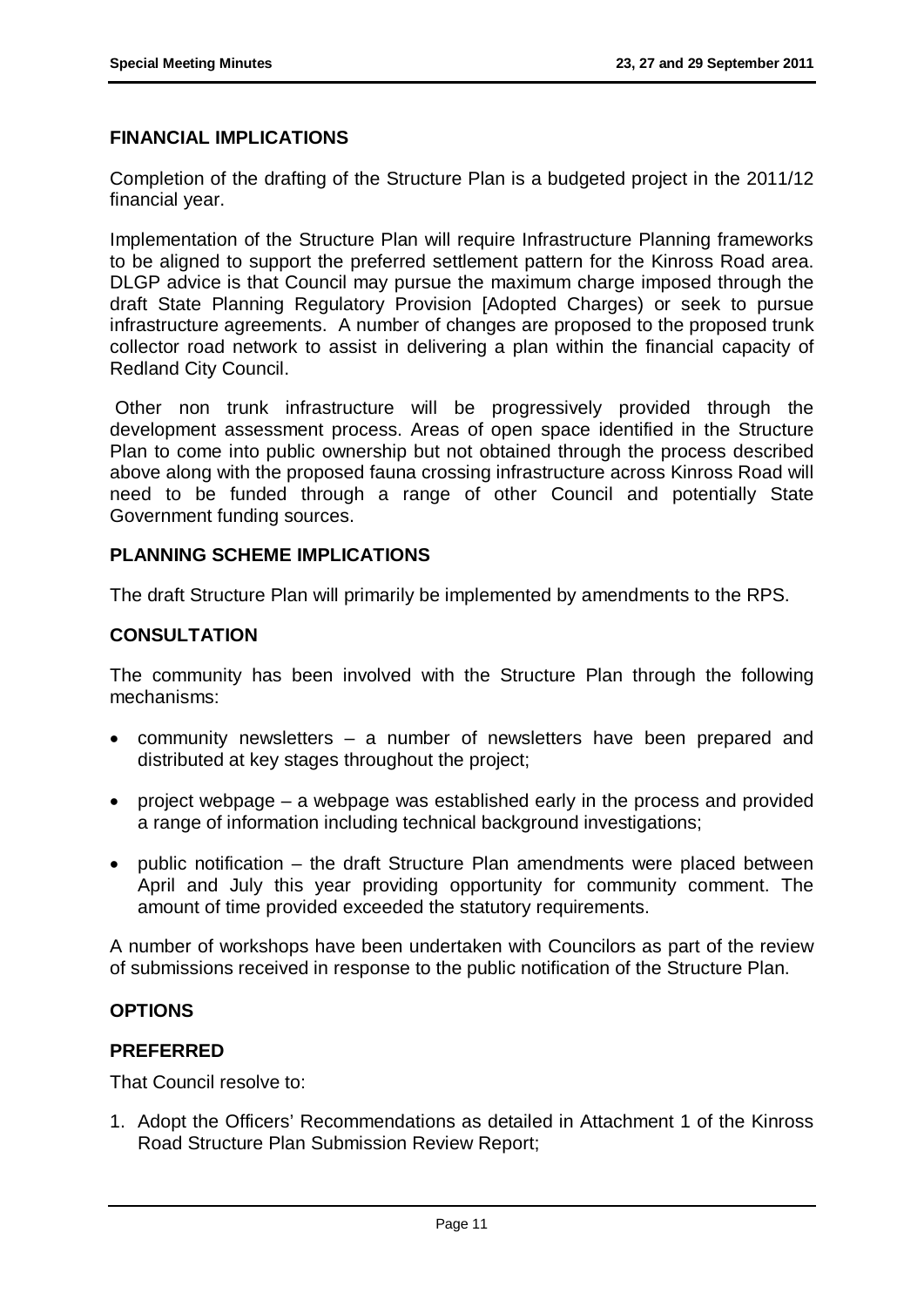- 2. Amend the Kinross Road Structure Plan in accordance with recommendation 1 above;
- 3. Provide a copy of the Kinross Road Structure Plan Submission Review Report [Attachment 1] to each principal submitter and the Department of Local Government and Planning; and
- 4. Proceed with the revised Kinross Road Structure Plan and write to the Minister of the Department of Local Government and Planning requesting approval to adopt the revised Structure Plan as an amendment to the Redlands Planning Scheme.

# **ALTERNATIVE**

That Council resolve not to adopt the recommendations of the Kinross Road Structure Plan Submission Review Report, not to proceed with the proposed Kinross Road Structure Plan and advise the Minister for DLGP in writing within 10 business days of this decision and reasons for this decision.

# **OFFICER'S RECOMMENDATION**

That Council resolve to:

- 1. Adopt the Officers' Recommendations as detailed in Attachment 1 of the Kinross Road Structure Plan Submission Review Report;
- 2. Amend the Kinross Road Structure Plan in accordance with recommendation 1 above;
- 3. Provide a copy of the Kinross Road Structure Plan Submission Review Report [Attachment 1] to each principal submitter and the Department of Local Government and Planning; and
- 4. Proceed with the revised Kinross Road Structure Plan and write to the Minister of the Department of Local Government and Planning requesting approval to adopt the revised Structure Plan as an amendment to the Redlands Planning Scheme.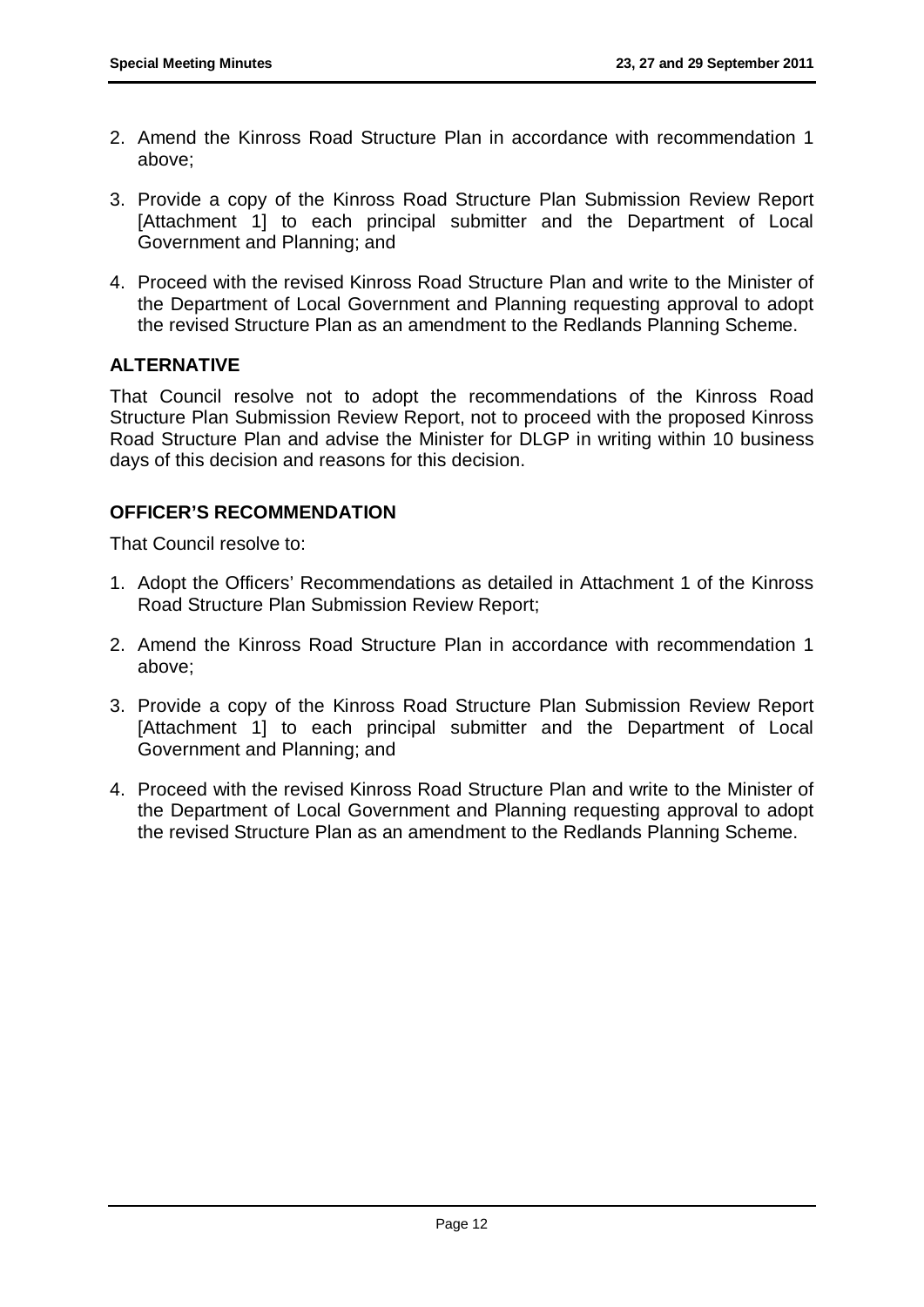# **COUNCIL DISCUSSION**

The following comments were agreed to reflect changes to the officers' recommendations to the Kinross Road Structure Plan Submission Review Report (Attachment 1) as amended:

### **Section 1.1: Second Truck Collector/Goddard Road Deviation**

Council identified that with the Goddard Road Deviation being removed from the structure plan, the network and traffic function of Kinross Road had been significantly changed and the trunk classification should be amended further. The Officers' supported this change based on advice and on-going discussions with City Infrastructure to assist in delivering a plan within the financial capacity of Redland City Council.

# **Section 1.2 Potential Bus Link**

Council discussed that the responsibility for planning the public transport network is a DTMR matter and that the provision of a bus route to the north would be a long-term proposition at best that does not need to be identified in the structure plan at this time. The structure plan does not prevent this outcome from being achieved in the future should Department of Transport and Main Roads (DTMR) wish to pursue a bus route to the north.

# **Section 1.3: Kinross Road/Boundary Road Intersection**

Council discussed that DTMR has responsibility for the intersection upgrade at Kinross Road/Boundary Road but has not provided Council with current detailed designs to enable the structure plan to reflect a final design and associated property impacts. In the absence of this information Council will submit two detailed designs that have been prepared to assist DTMR in finalising a design and associated property impacts relating to this intersection upgrade. Council also requests that DTMR conduct a Social Impact Assessment when determining their preferred option.

#### **Section 1.4: Collector Street**

Council discussed the extent of trunk collector classification to be identified on the proposed new road that provides access/egress to Panorama Drive south of Milner Place. To ensure the new intersection and initial section of the road are provided in a cost effective and integrated manner a trunk collector classification is recommended. The Officers' supported this change based on advice and on-going discussions with City Infrastructure. Negotiations will be undertaken with DTMR and a future upgrade of Panorama Drive will include a realignment to improve safety of ingress/egress to Milner Place.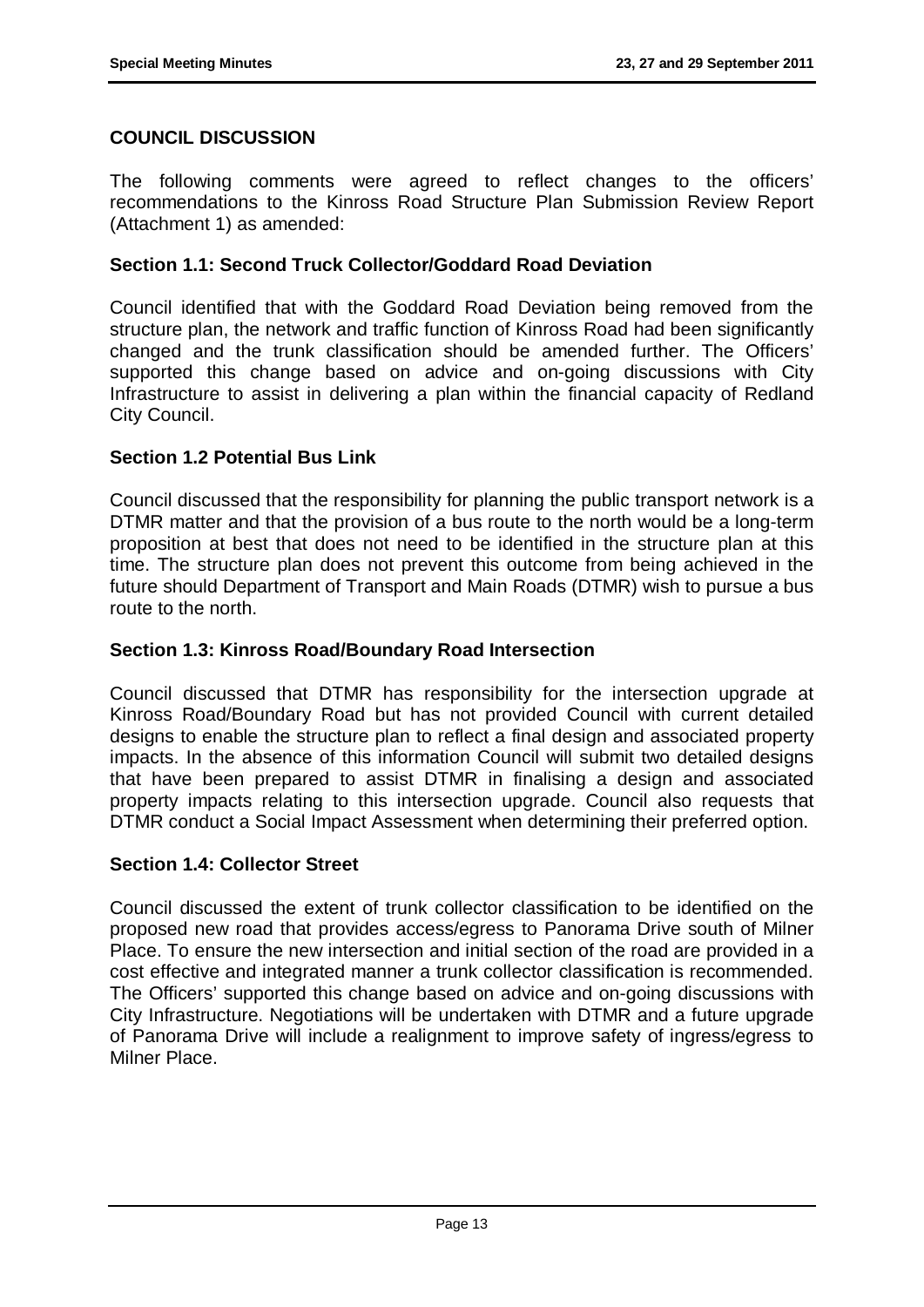# **Section 1.5: Kinross Road**

Council identified the need to revise the designs for Kinross Road to reflect the further changes made to the trunk classification in Submission Report 1.1.

#### **Section 1.6: Public Transport**

A reference to Submission Report 1.2: Potential Bus Link is needed in this report.

#### **Section 1.8: Emergency Access**

Council highlighted the need to remove reference to the potential bus route from this submission report to reflect the removal of the potential bus link - see Submission Report 1.2: Potential Bus Link.

#### **Section 2.2: Koala Conservation:**

Council requested that an additional recommendation be included to provide scope to consider the implications of the Senate Standing Committee on Environment and Communication findings contained within the recently released document: The Koala – saving our national icon.

#### **Section 2.3: East-west Habitat Corridor**

Council discussed various options to achieve a 200 metre wide east-west fauna corridor immediately west of Kinross Road in public ownership.

The preferred option requires Department of Environment & Resource Management (DERM) acquiring three private properties and undertakes rehabilitation works. If DERM does not acquire the properties development opportunity is provided for low density housing with covenants on title, building envelopes and rehabilitation requirements.

The E-W corridor is integral, and adequate data supports its retention in the proposed location.

Council policy requires that land functioning as a link over/under/across a road be brought into public ownership. Land intended for acquisition for this purpose is designated "greenspace".

To leave in private ownership; or to reduce the width of the E-W corridor compromises the integrity of the corridor, yet Council has limited means of acquiring land.

DERM, who support both the location and the width of the corridor are requested to fund the acquisition of these properties. By doing so, both the E-W and N-S corridors, this essential conservation cross-corridor which is arguably of regional significance, is secured.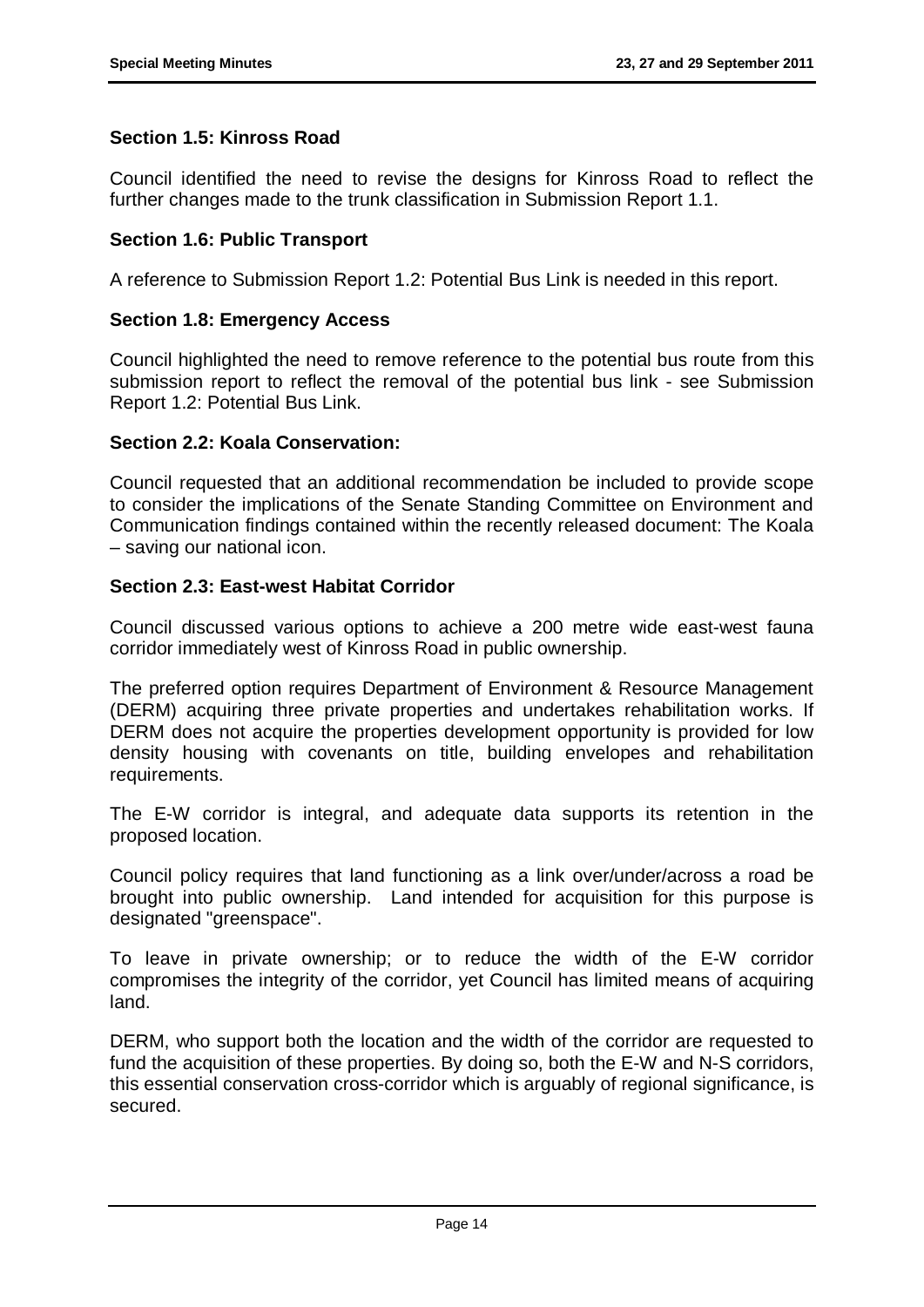# **Section 3.3: Neighbourhood Design**

That the Medium Density Residential (MDR) be removed from the western side of Kinross Road. The reasons are as follows:

- 1. Consistency with the zoning and intent of other land on the western side of Kinross Road (Urban Residential; Greenspace with significant environmental values);
- 2. Proximity of land to the East-West Fauna Link (surrounding land use plays an important role in the success of East-West Fauna Link – BAAM Report 2011);
- 3. More closely aligned to community expectations for the KRSP area;
- 4. More closely aligned to the demand for housing choice in locations of this nature;
- 5. To compete within, and not exceed, indicative figures of the LGMS and the SEQRP; and
- 6. To lessen demand on infrastructure which is not yet certain and already in arrears.

#### **Section 3.6: Low Density Transition Area – Milner Place**

Council considered this matter and expressed a desire in protecting the landscape amenity provided by the existing vegetation and considered that the vegetated buffer should be increased to 10 metres based on tree plot of significant vegetation but shall be not less than 5 metres.

#### **Section 4.4: Education Facilities**

Seek advice from the Department of Education in relation to their future educational planning for the City.

#### **Amended Structure Plan**

The revised Kinross Road Structure Plan was not decided by this meeting allowing time for amendments to be made. It is proposed that a further Special Meeting be held on Thursday 6 October to consider the adoption of the Revised Kinross Road Structure Plan.

#### **COUNCIL RESOLUTION**

| Moved by:    | <b>Cr D Henry</b>   |
|--------------|---------------------|
| Seconded by: | <b>Cr K Reimers</b> |

**That Council resolve to:**

**1 Adopt the Officers' Recommendations in the Kinross Road Structure Plan Submission Review Report in Attachment 1 with the following amendments:**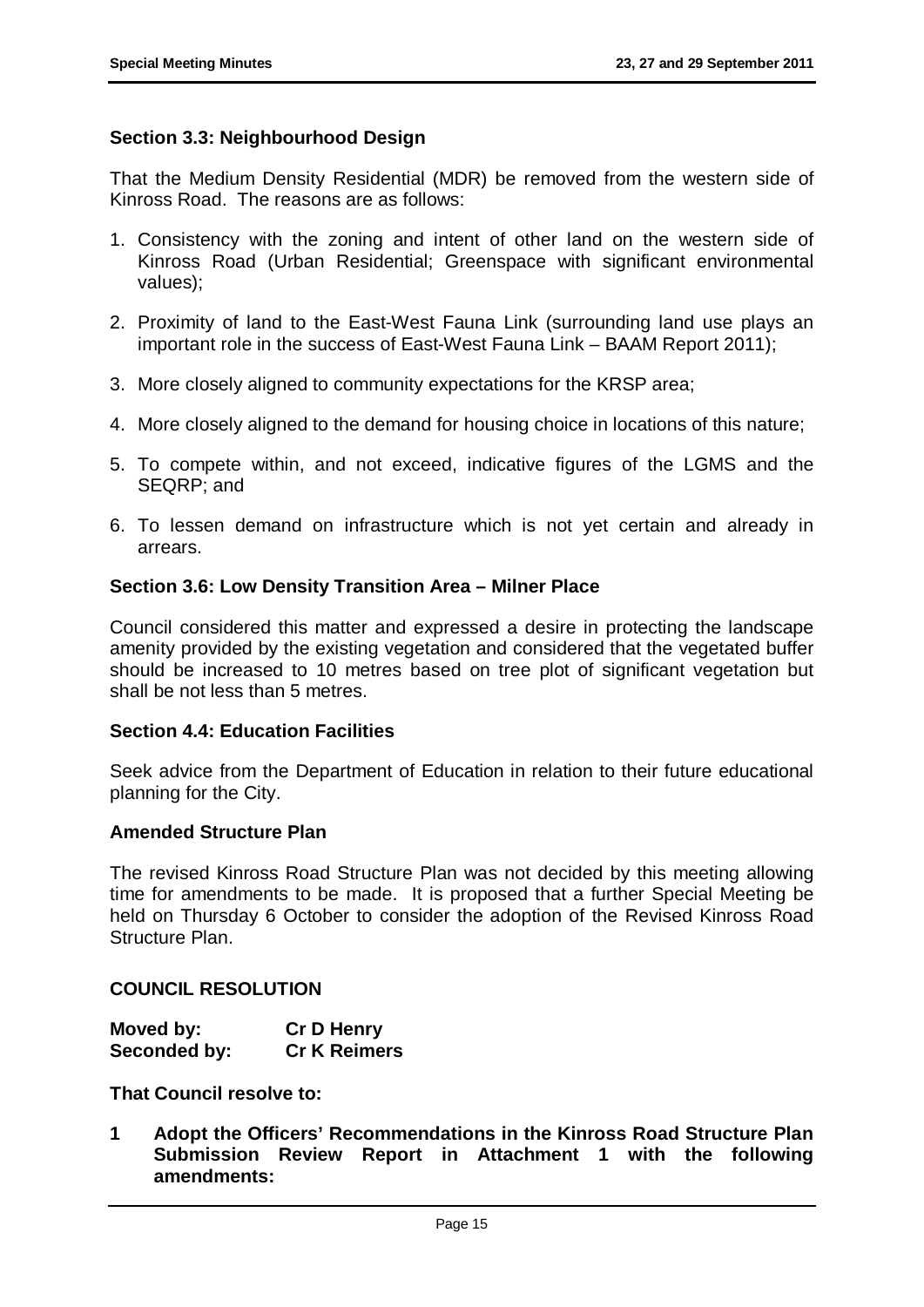- a **Section 1.1 Second Truck Collector/Goddard Road Deviation** 
	- i **Officer Recommendation 2, point 3 is amended as follows:** 
		- *The proposed road south of Milner Place be identified as a trunk collector road for the initial section from Panorama Drive (approximately 80 metres) and including the proposed intersection with Panorama Drive***;**
	- ii **Officer Recommendation 2, point 4 is amended as follows:** 
		- *Kinross Road be maintained as a trunk collector road from the intersection of Kinross Road and Boundary Road to and including the third proposed internal roundabout (approximately 820 metres) with a road reserve width of 23 metres except for the section located between the proposed roundabout located closest to the Boundary Road intersection and the local centre where the road reserve width will be increased to 32 metres and then a 20 metre road reserve for the balance of Kinross Road.*
- b **Section 1.2 Potential Bus Link** 
	- i **Officer Recommendation 2 is amended as follows:** 
		- *That the Kinross Road Structure Plan is amended to remove all reference to a northern bus link along the ENERGEX easement to the north;*
	- ii **Officer Recommendation 3 be deleted and replaced with:** 
		- *That the Kinross Structure Plan is amended to identify the ENERGEX easement to the north for emergency access only.*
- c **Section 1.3: Kinross Road/Boundary Road Intersection**
	- i **Add an additional point under Officer Recommendation 2 that:** 
		- *Council submit its two detailed designs for the intersection upgrade of Kinross Road and Boundary Road to DTMR seeking property impacts (land requirements) and Council request that DTMR conduct a Social Impact Assessment when determining their preferred option.*
- d **Section 1.4: Collector Street**
	- i **Officer Recommendation 2 is amended as follows:**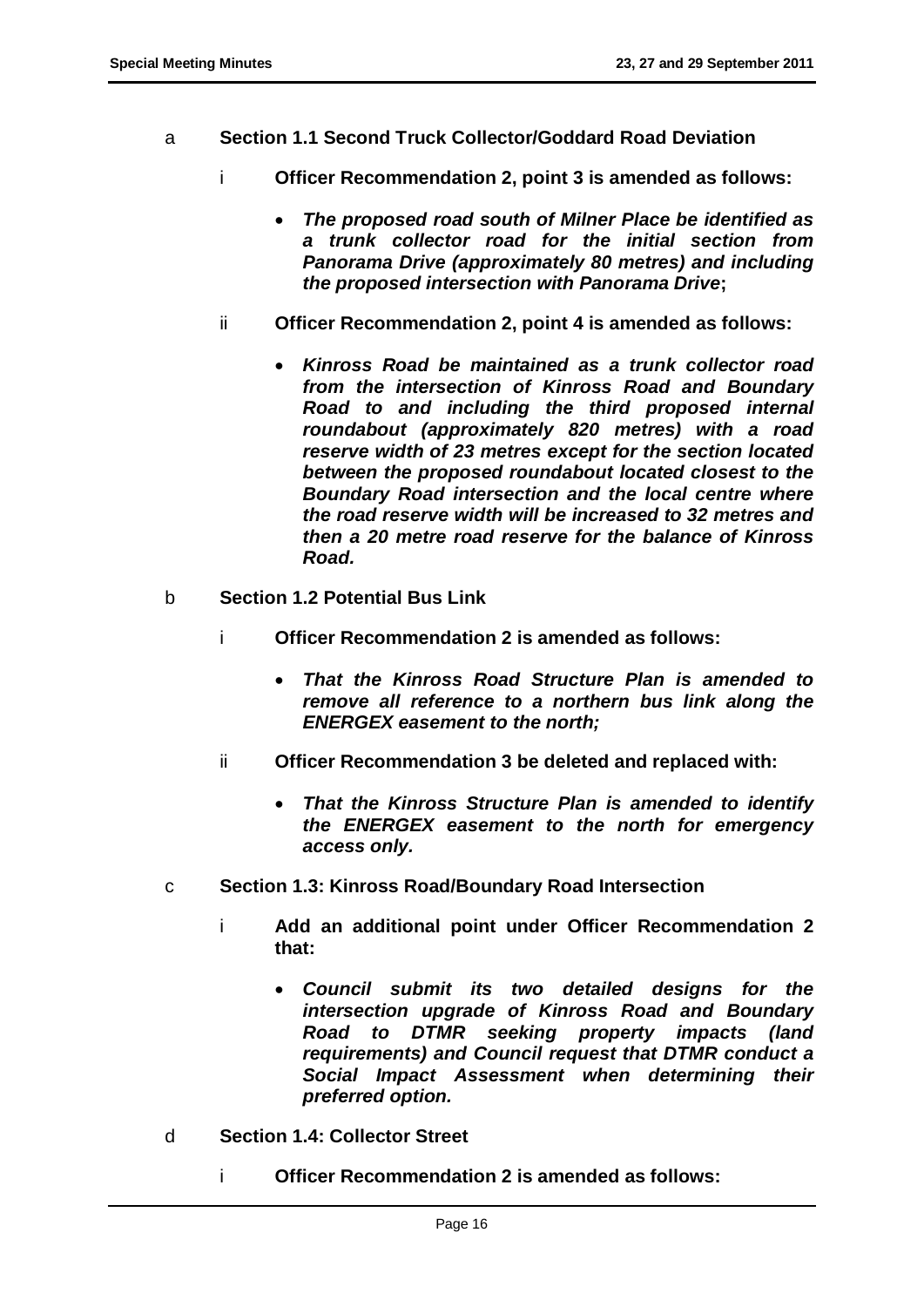- *Noting the DTMR's support, the proposed road south of Milner Place be maintained but depicted as a trunk collector road for the initial section from Panorama Drive (approximately 80 metres) and including the proposed intersection with Panorama Drive.*
- e **Section 1.5: Kinross Road**
	- i **Officer Recommendation 2, point 1 and 2 is deleted and replaced with:** 
		- *incorporate a revised road design for Kinross Road with a 23 metre road reserve from the intersection of Kinross Road and Boundary Road to the first internal roundabout;*
		- *maintain a 32 metre road reserve for the section of Kinross Road located between the first internal roundabout and the proposed Mixed Use Local Centre;*
		- *revise the road design for the balance of Kinross Road with a 20 metre road reserve identified from the third internal roundabout.*
	- ii **Add an additional Recommendation that:** 
		- *Kinross Road be maintained as a trunk collector road from the intersection of Kinross Road and Boundary Road to and including the third proposed internal roundabout (approximately 820 metres).*
- f **Section 1.6: Public Transport**
	- i **Officer Recommendation 2 be deleted and replaced with:** 
		- *Refer to Officers' Recommendations for Submission Review Report Section 1.2 and Section 1.8: Emergency Access*
- g **Section 1.8: Emergency Access**
	- i **Remove references to a potential bus route from the Officer Comments.**
- h **Section 2.2: Koala Conservation:**
	- i **Include the following in addition to Officer Recommendation 2: Section 6.3 Non Planning Scheme Implementation Strategies be amended to include the following action:** 
		- *Redland City Council will investigate the implications associated with the Senate Standing Committee –*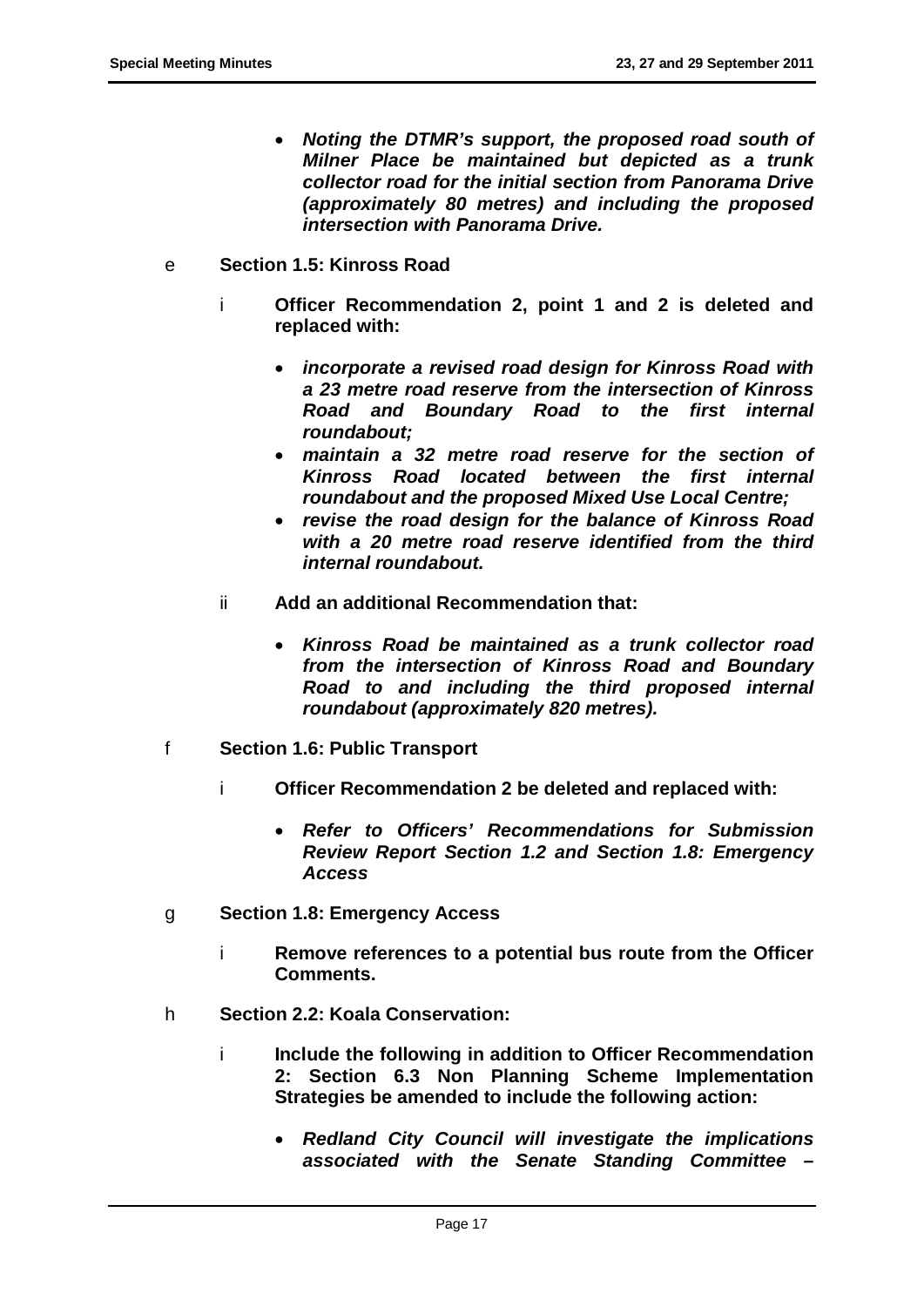*Environment and Communications Reference Committee: The koala – saving our national icon, 2011.*

- *Redland City Council will initiate amendments (including public consultation) to the existing local laws in relation to domestic animal control for all new development in the Kinross Road Structure Plan area.*
- i **Section 2.3: East-west habitat corridor**
	- i **Include the following note under Officer Recommendation 2, point 3:**
		- *Delete point 3 and replace with "to include all land immediately north of the primary east west corridor as depicted in Figure 2 within the Low Density Residential Living sub precinct 5c (Fauna Sensitive).*
		- *Cross hatching over the low density residential area and the green space network with the inclusion of the following notation:*

*'Provision exists for the potential retaining of Sub-Precinct 7b to 200 metres in width immediately west of Kinross Road and bringing Sub-Precinct 7a and 7b into public ownership on lots 15 on RP73640 and lot 2 on RP156850. The potential expansion area is marked indicatively on Diagram 11 – Land Use Precincts and will be subject to acquisition by the Department of Environment and Resource Management (DERM).'*

- j **Section 3.3: Neighbourhood Design**
	- i **Add an additional dot point under Officer Recommendation point 2:**
		- *remove Precinct 3a – Medium Density Residential Housing from the land directly to the west of Kinross Road and include in Precinct 4 – Urban Residential Housing*
- k **Section 3.6: Low Density Transitional Area – Milner Place**
	- i **Add an additional dot point under Officer Recommendation point 2:**
		- *to provide for an increased buffer area up to 10 metres based on tree plot of significant vegetation but shall not be less than 5 metres.*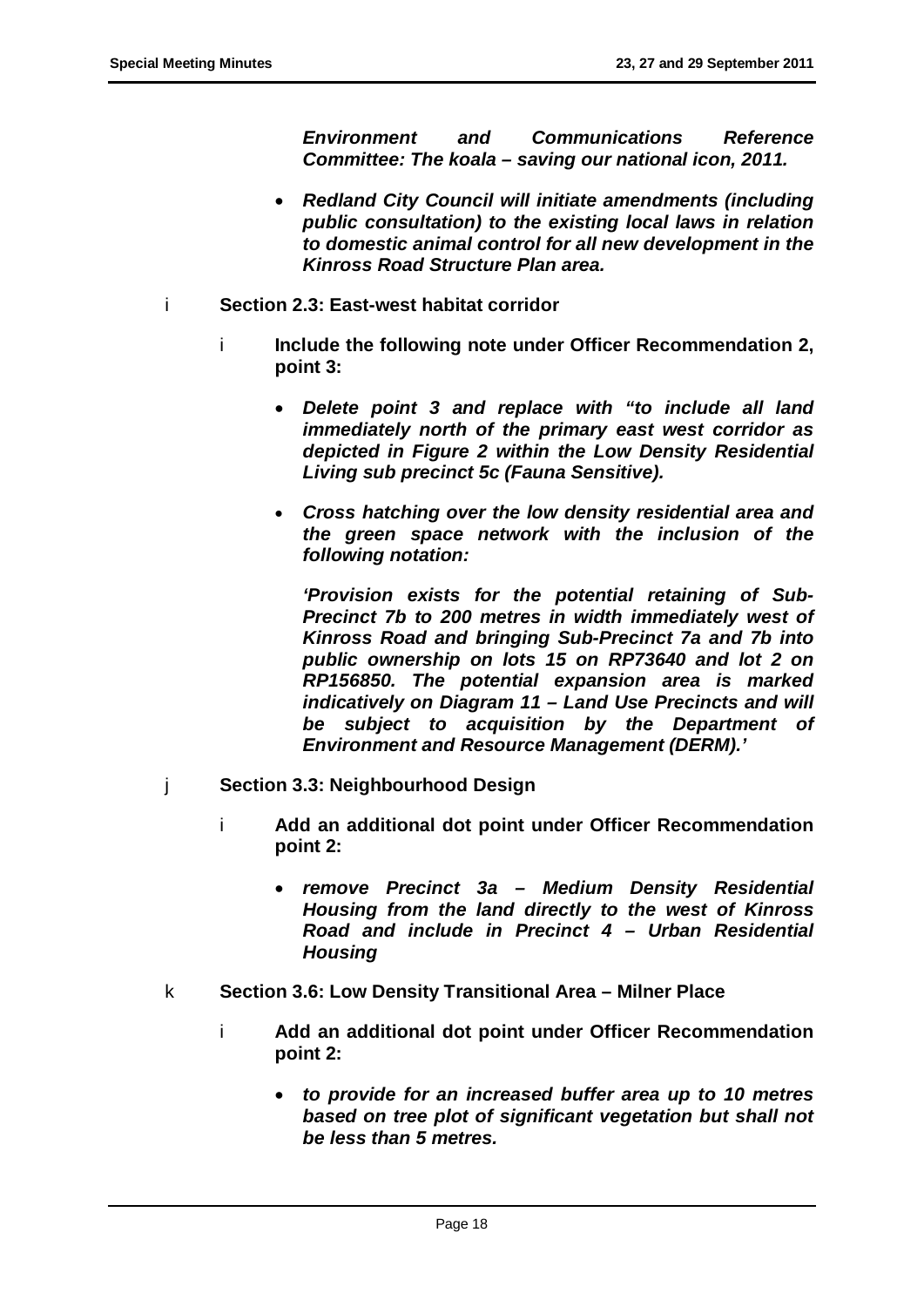- l **Section 4.4: Education Facilities**
	- i **Add an additional dot point under the Officers' Recommendation**
		- *Council will seek advice from the Department of Education in relation to their future educational planning for the City.*
- **2 Make any minor amendments as necessary to ensure consistency across the Kinross Road Submission Review Report;**
- **3 Amend the Kinross Road Structure Plan in accordance with recommendation 1 above;**
- **4 Provide a copy of the amended Kinross Road Structure Plan Submission Review Report (Attachment 1) to each principal submitter and the Department of Local Government and Planning; and**
- **5 Acknowledge that all outcomes sought for the Kinross Road Structure Plan will be achieved largely through the planning scheme, however other statutory and non statutory mechanisms (including any recommendations from the Senate Standing Committee on Environment and Communication – "***The Koala – saving our national icon***") will also contribute to these outcomes and an implementation plan (for the MPA) will be developed to coincide with the finalisation of the Structure Plan.**

# **CARRIED**

#### DIVISION

FOR: Crs Reimers, Henry, Ogilvie, Boglary and Hobson.

AGAINST: Cr Elliott

Cr Bowler was not present when this motion was put.

<span id="page-20-0"></span>Crs Burns, Williams, Murray and Townsend were absent from the meeting.